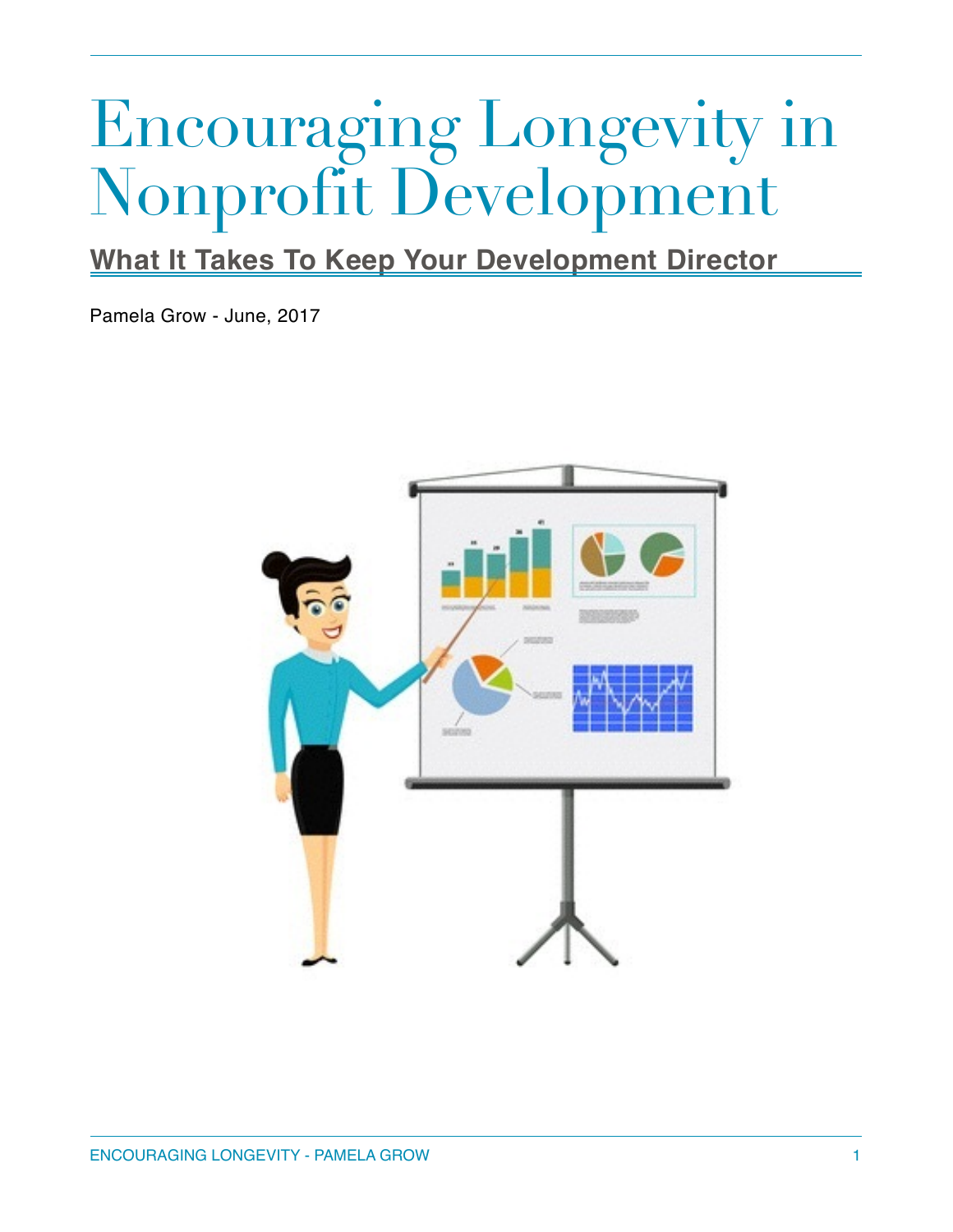# **Introduction**

*Whoever is careless with the truth in small matters cannot be trusted with important matters.*

# *Albert Einstein*

Trust. It's one of the most important components of your relationship with the donors who make your very work possible. Trust isn't easy to gain. And it can be destroyed in an instant.

Yet every time a nonprofit organization fires a development director, they're eroding their trust factor with the public. Any organization with a revolving door of development staff (I have been development director number five in a span of three years) will have a tough haul growing relationships with donors.

The revolving door affects the bottom line. Not to mention board and staff morale.

**And yet situations like this one are common in the nonprofit profession:** "After five months, I was let go from my position as fund development director today because I was told that I wasn't cultivating enough donors. Over the same five month period, also wrote roughly 15 grants, only three of which were rejected while we had received no response yet for the remaining. Oh, also introduced the organization to a funder who ended up giving us a \$25,000 grant. Someone please tell me why I remain in the field of fund development."

What does it take to keep strong development staff? This report draws from the following recourses:

(1) Penelope Burk's essential resource, Donor Centered Leadership, published in 2013. Here, Burk explores the employee attrition problem through simple language and concrete numbers straight from her research study, which involved a survey of over 12,000 nonprofit staff. She communicates directly to nonprofit decision-makers in delineating long-term attrition solutions that involve building a dedicated, high-performing team,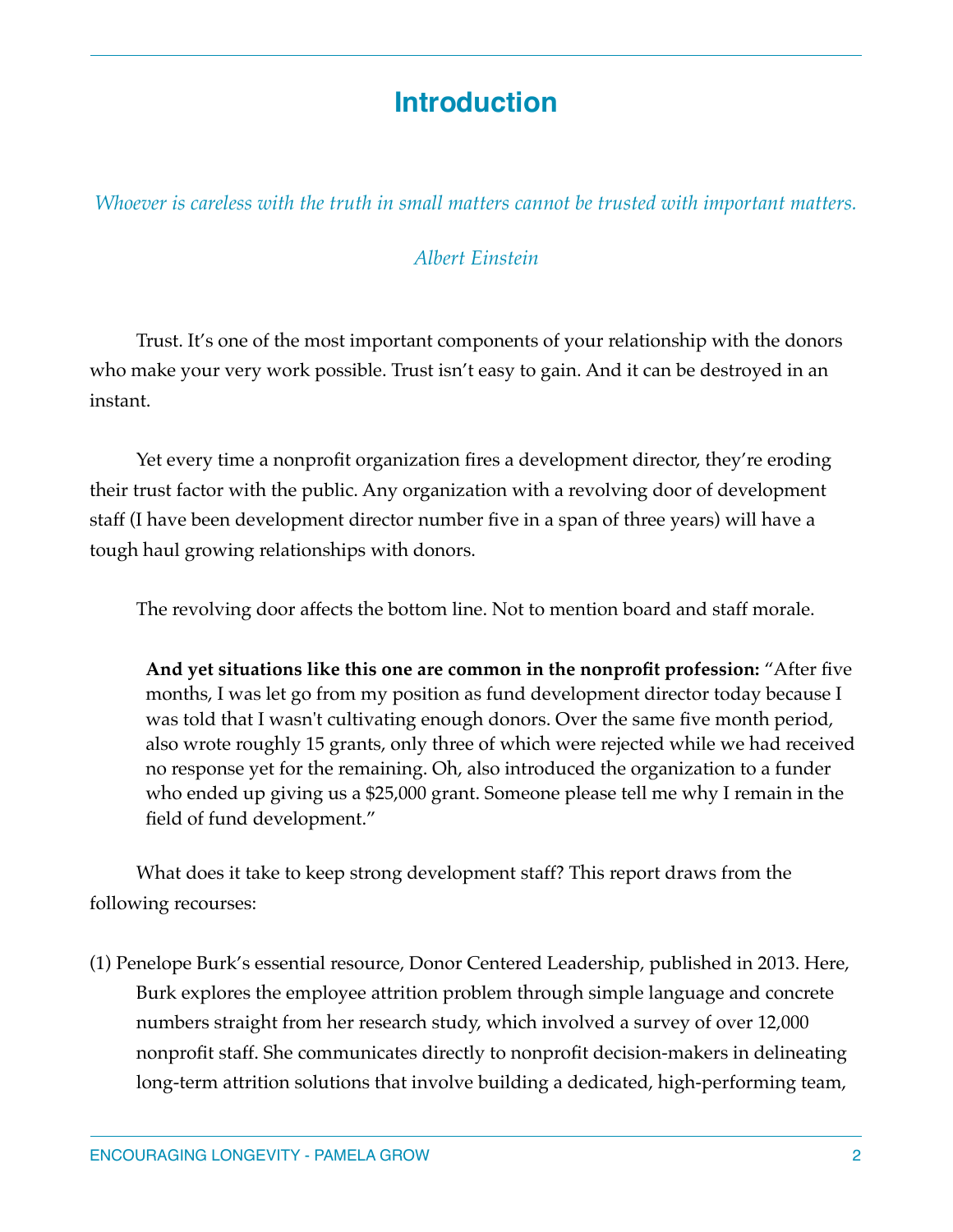treating fundraising as a donor-centric, collaborative endeavor, and making informed decisions not only when hiring staff, but maximizing the potential of each member, with an eye for securing people for the long-term. What you'll find within this book is a roadmap to nonprofit sustainability.

- (2) A 2013 study conducted as a joint effort between CompassPoint and The Evelyn and Walter Haas, Jr. Fund, titled Underdeveloped: A National Study of Challenges Facing Nonprofit Fundraising. The Underdeveloped report is the result of a vigorous research methodology involving a 2,700+ survey of executive directors and development directors within the nonprofit sector. In addition to delving deep into the attrition problem, the report proposes ten viable solutions that tackle the necessary cultural and systemic shifts that are conducive to successful fundraising, and what specific changes will generate this progress.
- (3) A blog post authored by fundraising consultant Mary Cahalane, titled, "Do you want to know why you can't find a great development director?" where, citing Underdeveloped, she zeroes in on the attrition problem through a multi-faceted lens. Along with an up-to-date explanation for why a loyal development director is hard to find, and advice for how organizations can look internally to fix what isn't working, Cahalane offers sound reasoning through five explanations that touch on factors including the organizational, cultural, financial, behavioral, and attitudinal, that potentiate short development director tenures.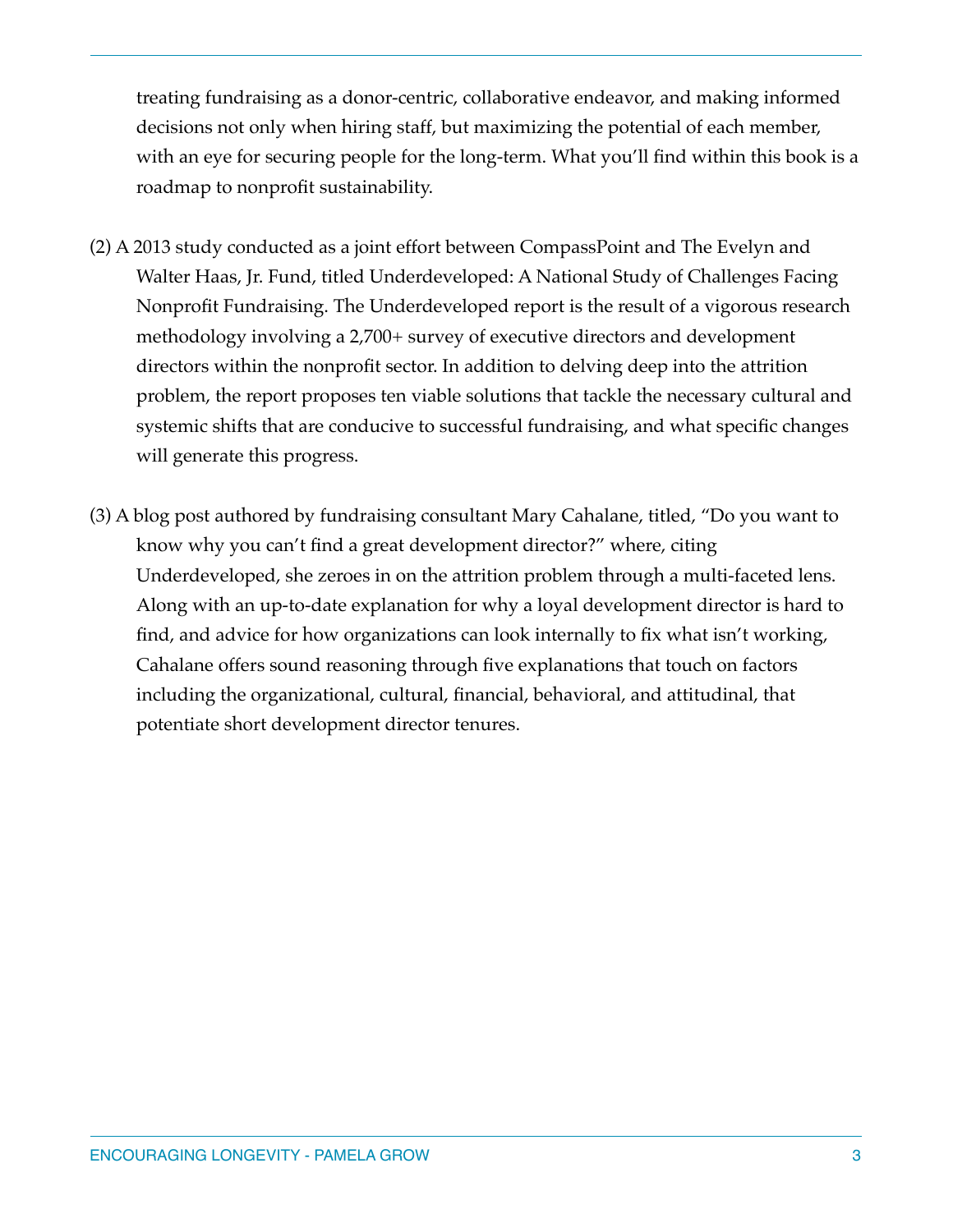# **What does employee attrition look like?**

#### It manifests as a dangerous cycle

*Underdeveloped* aptly explains employee attrition this way:

"For years now, there has been widespread concern in the nonprofit sector about premature turnover of development directors, lengthy vacancies in the role, and the seemingly thin pool of qualified candidates from which organizations can choose." The report's findings directly point to the fact that: "...many nonprofits are stuck in a vicious cycle that threatens their ability to raise the resources they need to succeed."

The researchers behind *Underdeveloped* describe attrition as a "vicious cycle." Furthermore, they are keenly aware of the detrimental effects that this cycle has on nonprofits, who are very often working within a space of limited resources to begin with.

Penelope Burk's concept of what employee attrition looks like is in agreement with how *Underdeveloped* explains it, however, Burk takes it a step further, analyzing turnover within the economic framework of supply and demand. And she, too, perceives it as a cycle that threatens the viability of nonprofit employee tenures. Burk states, "There seem to be too few fundraising professionals for a growing not-for-profit sector. The strain of an under-resourced profession means that fundraisers are easily lured...Directors of Development (or those occupying the top management positions in fundraising) say that they spend only three to six months in a new position before another not-for-profit asks them to consider a career opportunity."

Mary Cahalane echoes this sentiment, explaining, "I know in my community it seems like a game of musical chairs as the same pool of candidates move from job to job."

#### It has deep cultural roots and is markedly nuanced

The *Underdeveloped* report reveals, in no uncertain terms, that the conflict runs much deeper than the issue of hiring and retaining capable development directors, because it has to. Attrition is nuanced. It doesn't exist within a vacuum; it demands context.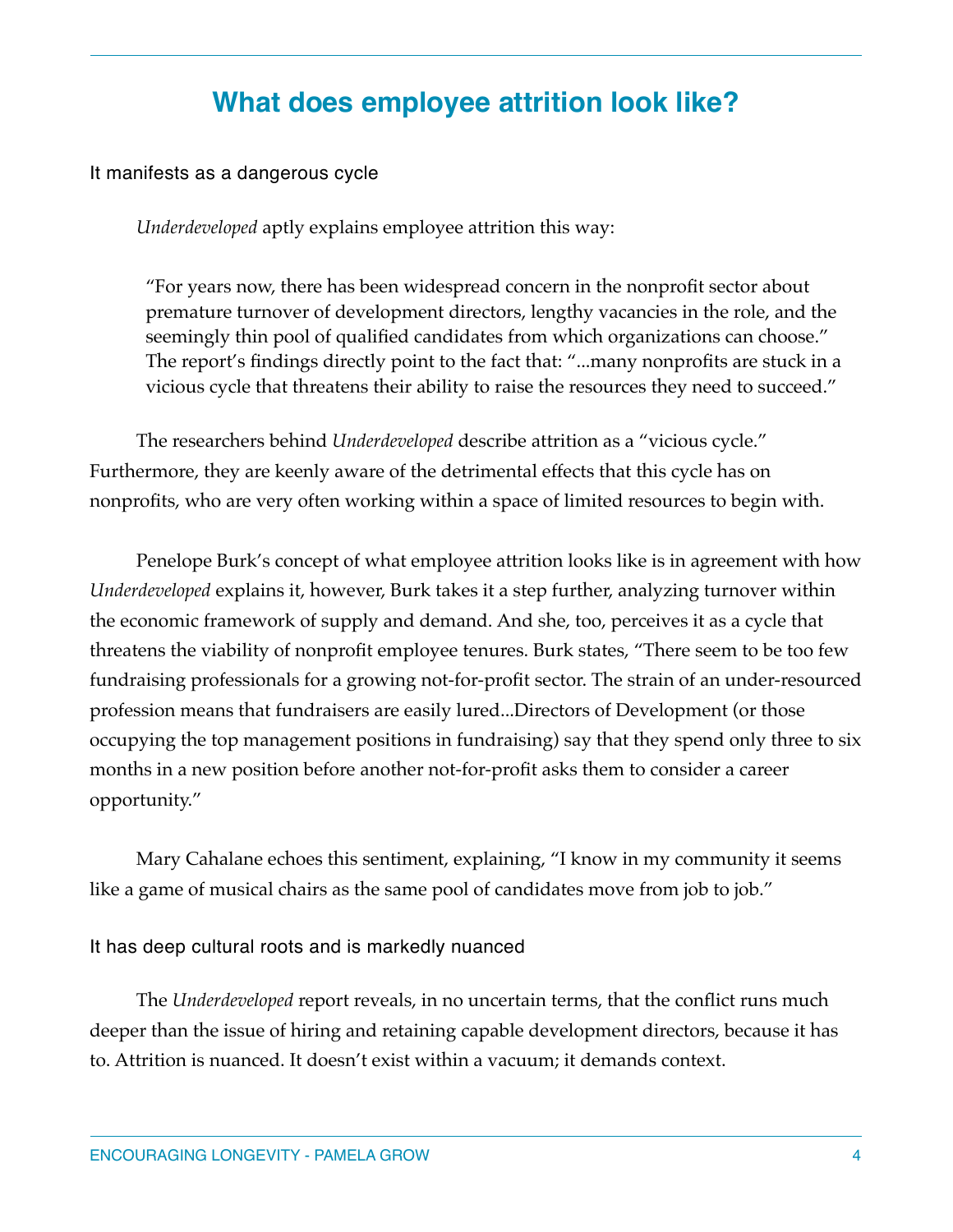The reality is, the conflict that breeds the perpetuation of the cycle is located far beyond inadequately filled positions. Such dysfunction lives within the very fabric that supports an organization's well being. Nonprofits cannot expect unhealthy cultures and systems to undergo a seismic shift overnight, even if they're able to hire a resourceful development director within one day. The roots of this dysfunction are deep-seated; they were provided adequate room to grow in the first place.

# Not only cyclical but symptomatic

While I do agree with the minds behind *Underdeveloped* that nonprofit employee attrition is part of a "dangerous cycle," I also believe it is symptomatic of poor organizational health. To regard an organization as a body isn't a novel idea; it's a rudimentary concept that makes logical, theoretical sense. Similar to basic anatomy, an organization consists of a group of parts that, when working properly, create a unified, functioning whole. A small to midsized nonprofit typically consists of (in no specific order):

- 1. CEO/Executive Director
- 2. Development Director/Development Staff
- 3. Marketing Staff
- 4. Program staff
- 5. Board members
- 6. Volunteers
- 7. (other positions, etc.)

For the nonprofit engaged in funding their mission, employee attrition is a symptom of poor organizational health. Organizations often become hopelessly mired in the dysfunction, which is precisely where the attrition lives and grows. It makes sense, then, that today's fundraising climate is rife with challenges that permeate nonprofit identity and action, because the obstacles endured fall within such a broad spectrum. This involves an interconnected network that pertains to the cultural, the organizational, the structural, the financial, the behavioral, the attitudinal, and beyond.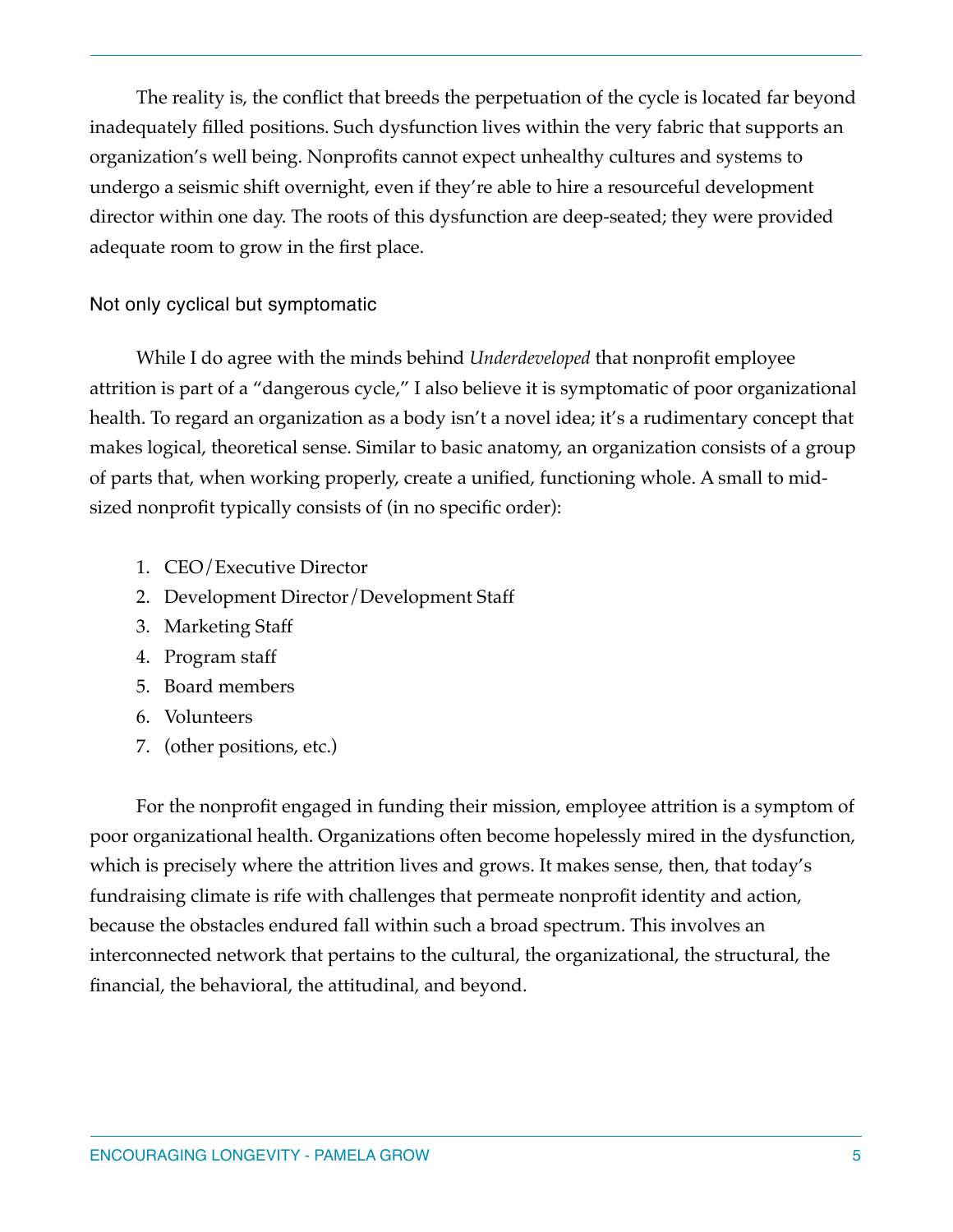# **The methodology**

# **What does it take to keep great development professionals working in a nonprofit organization?**

I formed this question in response to the problem of nonprofit employee attrition, as well as an alternative to asking about it in an outright way. So rather than posing the question, "How can employee attrition be prevented?" I aimed to create the conditions for a positive headspace, where respondents could answer questions directly pertaining to the attrition problem without feeling overwhelmed by the pressure to provide a correct answer to the question (and its complexities) itself. Avoiding jargon in favor of keeping simple language helped me to occupy a comfortable space where respondents felt more inclined to respond truthfully and openly.

Motivational guru Tony Robbins has noted "If you want to achieve success, all you need to do is find a way to model those who have already succeeded."

In the spirit of simplicity and accessibility, I oriented my focus toward harnessing the power of personal testimonials and conversation. When nonprofit professionals communicate aspects of their lived experiences and convey their feelings, it is bound to resonate with other nonprofit professionals, because they've "been where you are," and there exists a shared understanding between those who work in the sector.

The primary question above served as a foundational guide toward formulating the questionnaire. I put out a call to over 20,000 nonprofit professionals in my subscriber base.

The survey generated a wealth of feedback and I knew that there was plenty of applicable information that I could employ in the construction of a tool geared toward nonprofits seeking resources that would enable them to improve their organizational health and fight attrition. In bringing nonprofit workplace testimonials to the forefront, I was able to create a conversation that speaks directly to struggling organizations and those who make the decisions within them.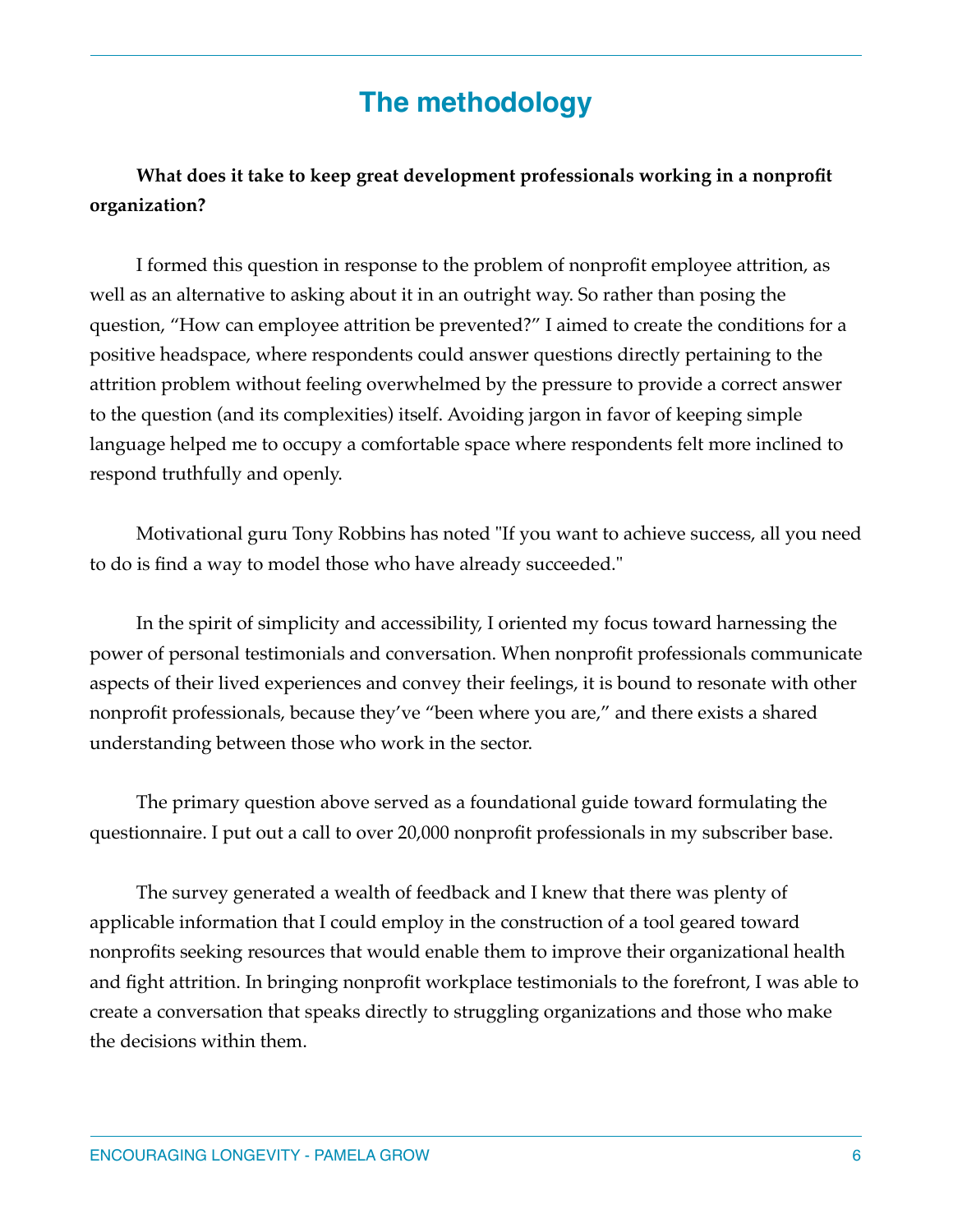The end result is an opportunity for struggling nonprofits to remedy some of their dysfunction and create the space and conditions for sustainable, long-term fundraising. My belief in an organization's capacity for vital change is unwavering, but never have I believed it can happen overnight. This guide has the potential to set nonprofits on the right path toward creating a workplace environment that nourishes nonprofit professionals by providing straightforward attrition solutions. Whether an organization is in the process of hiring their first development director or their fifth, they can use this resource to benefit their nonprofit.

From the entire pool of respondents' completed surveys that were made available to me, I pulled together a small sampling of nonprofit development professionals and chose to spotlight their specific testimonials. This tactic was closely tied to my belief in the power of storytelling, and these completed surveys each fleshed out personal narratives tied to individual experiences that I believed were worth sharing.

#### **About the respondents**

I. Most of these professionals revealed that they have been employed in their positions for an extended period of time. The vast majority have been employed for at least 3 years, and I was surprised to find that many had been employed for at least ten years. The feedback that they provided regarding their employment history shed some light on their organization's history, too: as far as predecessors in their positions, respondents cited low numbers; usually one or two, if there were any at all. For anyone to answer three or more was exceedingly rare.

II. Invariably, their nonprofit had invested in training materials that had encouraged participation across the board. The group that I targeted, after all, were those currently enrolled in my Basics & More courses, Basics & More alumni who had invested money and energy into the training, or longtime Grow Report subscribers. If the subscribers hadn't invested in training with me, they'd invested in training with another nonprofit professional.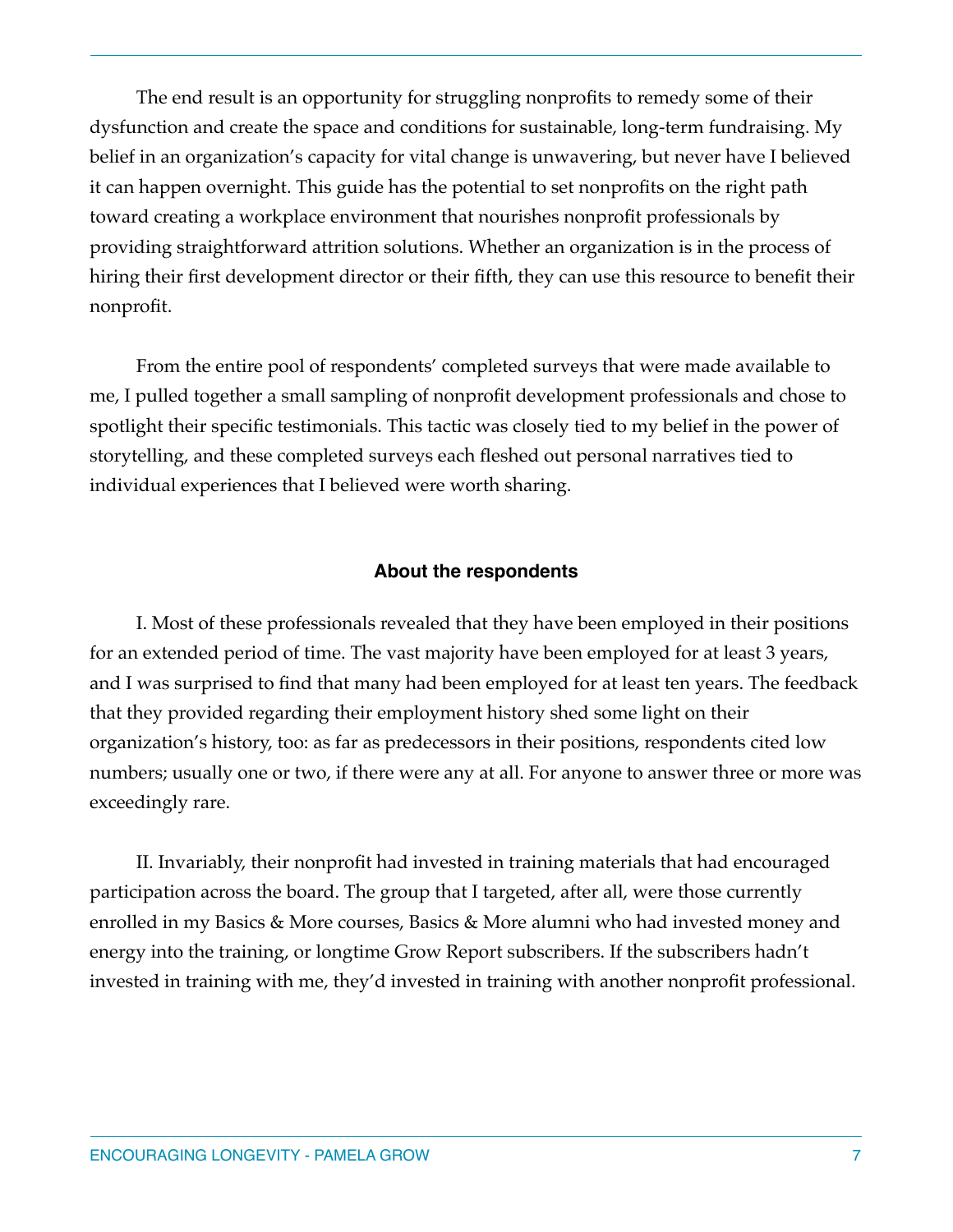III. The nonprofit organizations to which these development professionals belong were a diverse bunch, from small, to mid-sized, to larger organizations, and that variance extended beyond their size and to their missions, identities, and work that they do.

1. **Debbie Genung**, Director of Development at Foster and Adoptive Care Coalition. Debbie's organization is dedicated to finding permanent solutions for children in the foster system. Debbie has been FACC's Director of Development for over 11 years.

2. **Sally Zelonis, CFRE**, Major Gifts Officer at The Indianapolis Zoo. Sally has worked with The Indianapolis Zoo for almost 11 years.

3. **Trina Jones**, Managing Director at Health in Harmony. Trina's organization is focused on realizing their vision of healthy human beings and a healthy planet. Trina has worked with Health in Harmony for nearly 4 years.

4. **Leslie White Clay,** Chief Development Officer at Hope Cottage Pregnancy & Adoption Center. Leslie's nonprofit is the oldest non-faith-based adoption agency in Dallas, Texas. Leslie has been Hope Cottage's Chief Development Officer for over 7 years.

5. **Kathleen Kennedy**, Associate Director at Coalition at Sonoran Desert Protection. SDP is dedicated to realizing their vision of a healthy ecosystem that supports the needs of a healthy population. Kathleen has been SDP's Associate Director for over 9 years.

6. **Kurtlan Massarsky**, Director of Development and Marketing at The Boston Alliance of Lesbian Gay Bisexual Transgender Youth. BAGLY provides a safe, nurturing space for young people to be themselves, as well as tools and resources that promote physical and mental health and well-being. Kurtlan has worked with BAGLY for over 5 years.

7. **Karen Mercier, CFRE**, Director of Development at Regina Humane Society. RHS is dedicated to animal welfare and focused on providing protection, shelter, and care for homeless animals. Karen has been their Director of Development for nearly 8 years.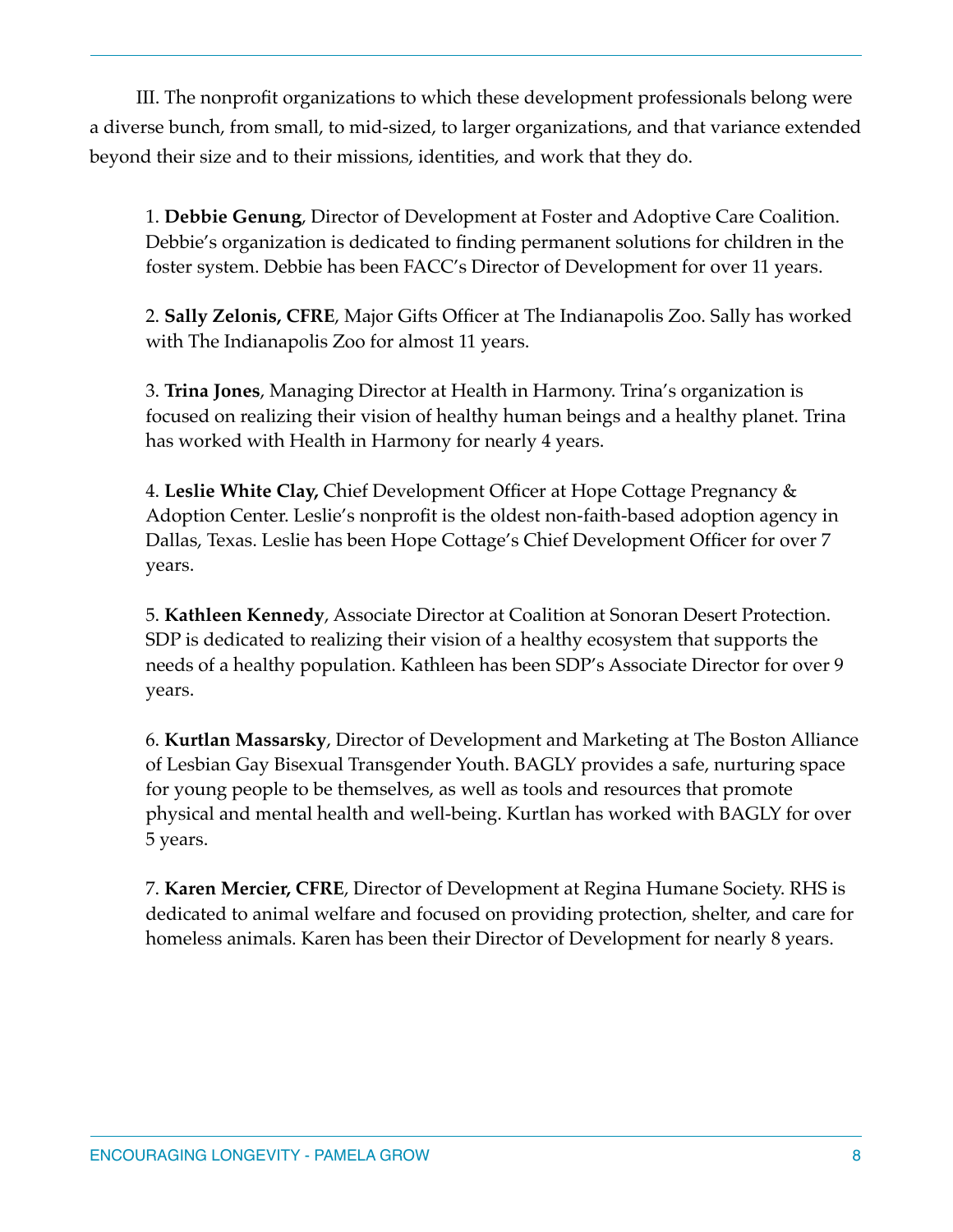# **Insights gained from the survey**

#### **Flexibility**

One commonality that emerged among these professionals was the importance of flexibility and its relationship to their respective positions and workplace environments. Each respondent revealed that this aspect of their job was important to them, and they often tied flexibility to a bigger picture, illuminating the necessary connection between work life and home life that creates balance.

Karen embraces the flexibility that her position at Regina Humane Society offers her. She says, "My job is very flexible which is the top reason I stay." Additionally, Karen receives six weeks of vacation time and is permitted to bring her dog to work.

Work-life balance is decidedly important. Kurtlan, BAGLY's development director, articulated this vital idea: "We should all be striving, regardless of our profession, to strike a work-life balance that makes us whole and complete adults."

The policies enforced by Coalition for Sonoran Desert Protection are flexible and familyfriendly in nature, enabling Kathleen to spend time with her small children during her downtime. She says, "I have always worked for the Coalition part-time (ranging 20-30 hours/week) largely due to my desire to have ample time with my small children...I can't overstate how much this flexibility has contributed to my long tenure."

Leslie's Chief Development Officer position is in keeping with reasonable workplace expectations and lends itself to flexibility and, in turn, freedom. She explains, "I can work from home, move my hours around, leave early if need be, come in late -- leave if the job is done…" Leslie's position also includes 12 paid holidays and 3 weeks vacation.

Debbie revealed that there is a self-governing element involved in her position at Foster & Adoptive Care Coalition, as well as those of her colleagues, that is deeply rooted in flexibility and a desire to accommodate family life: "Our hours are set by ourselves – if I want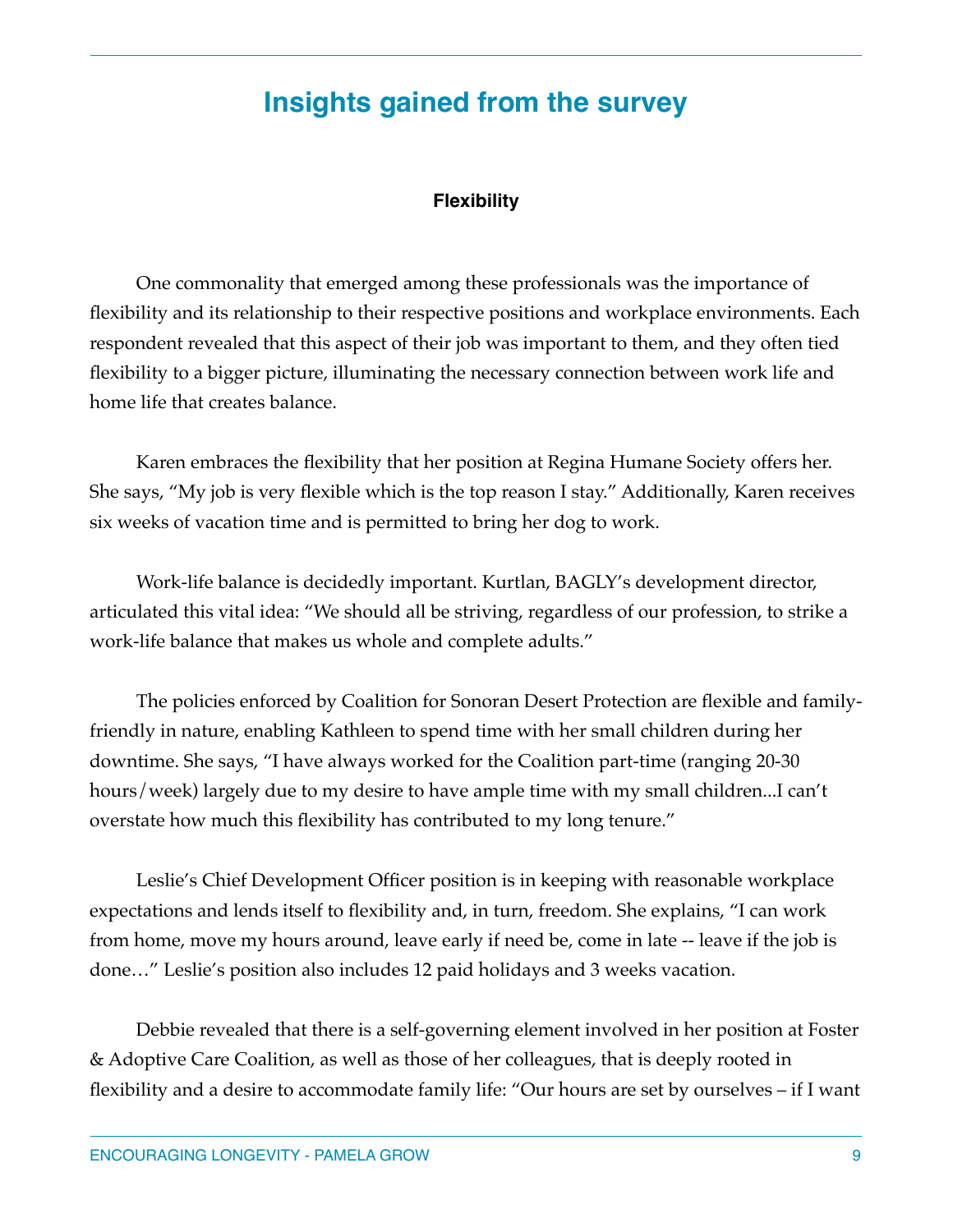to work from  $9 - 5$  or  $8 - 4$  – she [the ED] expects us to get our work done. Many are parents and want to get home to kids so we eat lunch at our desks." The option to work remotely from home is also available, and Debbie receives a reasonable amount of compensation and vacation time that she "never uses up."

Kathleen advises prospective nonprofit professionals, "If having a flexible schedule is important to you, try to ensure this is in place from the start. I know this might not always be possible and it can be a delicate balance when interviewing for a job, but if there is a way to gauge this, try to make a point of doing it."

The range of flexibility within a position is closely related to the workplace expectations that are enforced. As nonprofit employees do their best to balance their work lives and home lives, they warrant basic understanding, compassion, and cooperation from their employers, as these elements are essential for healthy workplace relationships. Cahalane recounts, "I know of one dynamic relationship between a chief executive and a development director. She had young children. So she made a rule: she would be home every evening to read to her children before bed. If needed, she'd return to the office. But she was not available for that time every day. Her boss not only accepted that rule, he enforced it."

#### **Great CEO or ED**

Within that realm of workplace flexibility, an obvious connection emerged, existing between reasonable flexibility and competent, well-liked higher-ups. Within the insights shared by the survey respondents, multiple accounts described a positive relationship between the nonprofit professional and the individual at the top of their organization's hierarchy, whether CEO, an Executive Director, or another variation existing at the top of the pyramid. The respondents used vocabulary that emphasized positive interactions, a will to lead fairly, and a desire to promote healthy workplace cultures, among other ideals.

Leslie and the CEO of her nonprofit shared a prior history before they both wound up at the same organization. Leslie says, "We have a great CEO. She and I actually worked together for about 20 months at another agency before she made the move to Hope Cottage.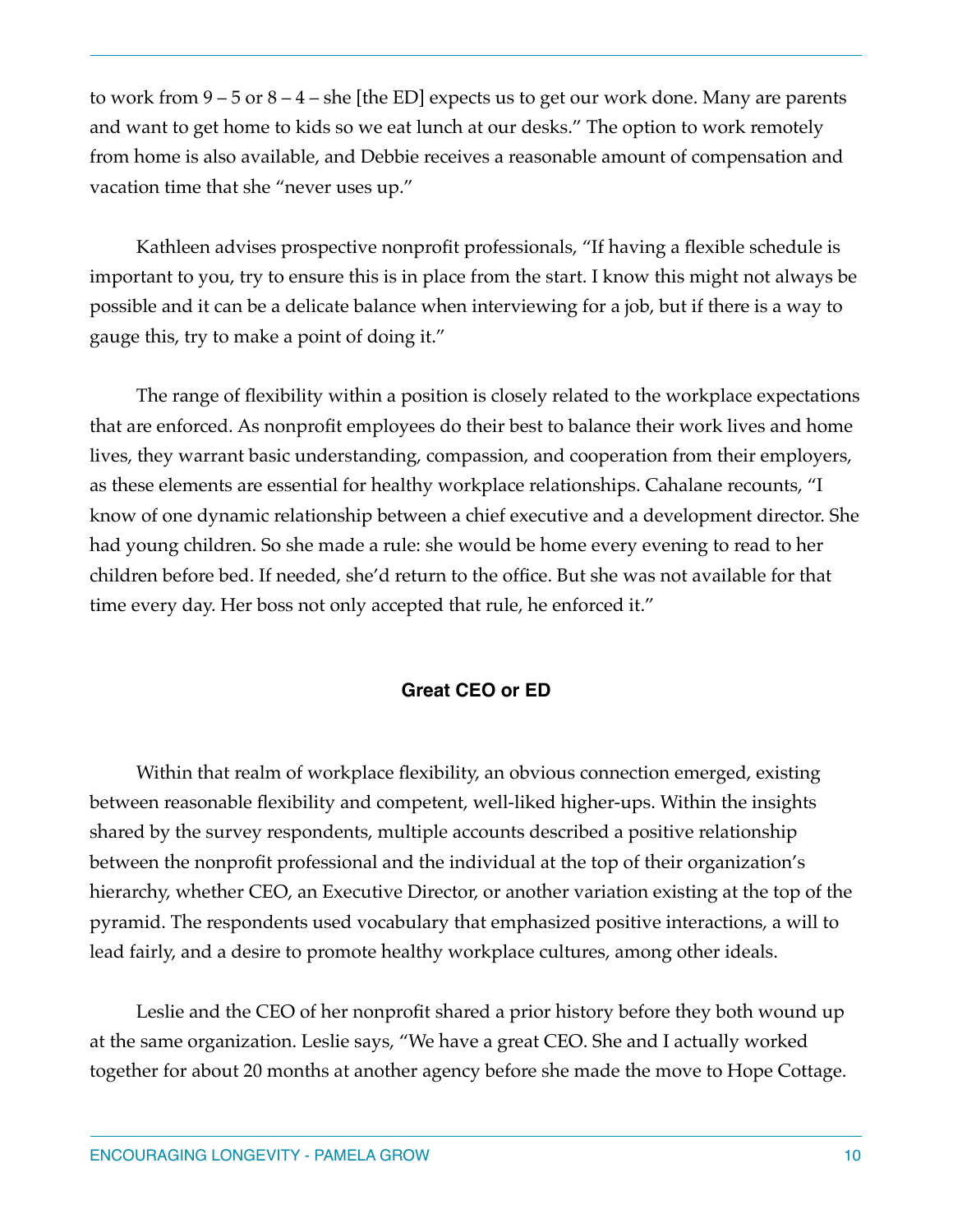She has an open door policy. She doesn't really micromanage, but is always there for advice. I cannot tell you how often our CEO has said, 'We will not build this organization on the backs of our employees.'" In accordance with this motto, Leslie's CEO insists on a 12-hour gap between when employees leave the office and when they arrive.

Sally speaks of Indianapolis Zoo's President and CEO with wonderful enthusiasm. "He's a visionary," she says. "I love having him be so aware of the future and the past! He is creative and a problem-solver -- great characteristics for a leader!" One important question Sally encourages those seeking a prospective long-term fundraising position to ask is, "What about the executive director or CEO -- are they visionaries?"

Debbie holds a similarly positive view of Foster and Adoptive Care Coalition's executive director, who has provided ample room for the organization's team and budget to grow, setting the stage for their fundraising program to thrive. "She's truly visionary and a good manager," says Debbie. "She totally gets the concept of capacity and has allowed me to expand my team as needed. When I started we had a budget of about \$600K and now it is \$3.6M. We have added programs and staff – gone from staff of 6.5 to 40!"

Karen Mercer listed her fondness and respect of Regina Humane Society's Executive Director as one reason as to why her nonprofit is such a great place to work.

Kathleen and her boss share a relationship that is rooted in trust. Her boss provides Kathleen with the room to try new things, and she implicitly trusts Kathleen's judgement. She explains that this is one reason why she's remained in her Associate Director position for over 9 years. Her boss has been Director of Coalition for Sonoran Desert Protection for nearly 19 years. For those seeking employment in the nonprofit sector, she stresses, "Ask questions about your ability to take risks, try new strategies, and generally keep up with best practices in fundraising. I find that having the freedom to be creative and think outside the box is really important to my job satisfaction."

#### **Communication between staff**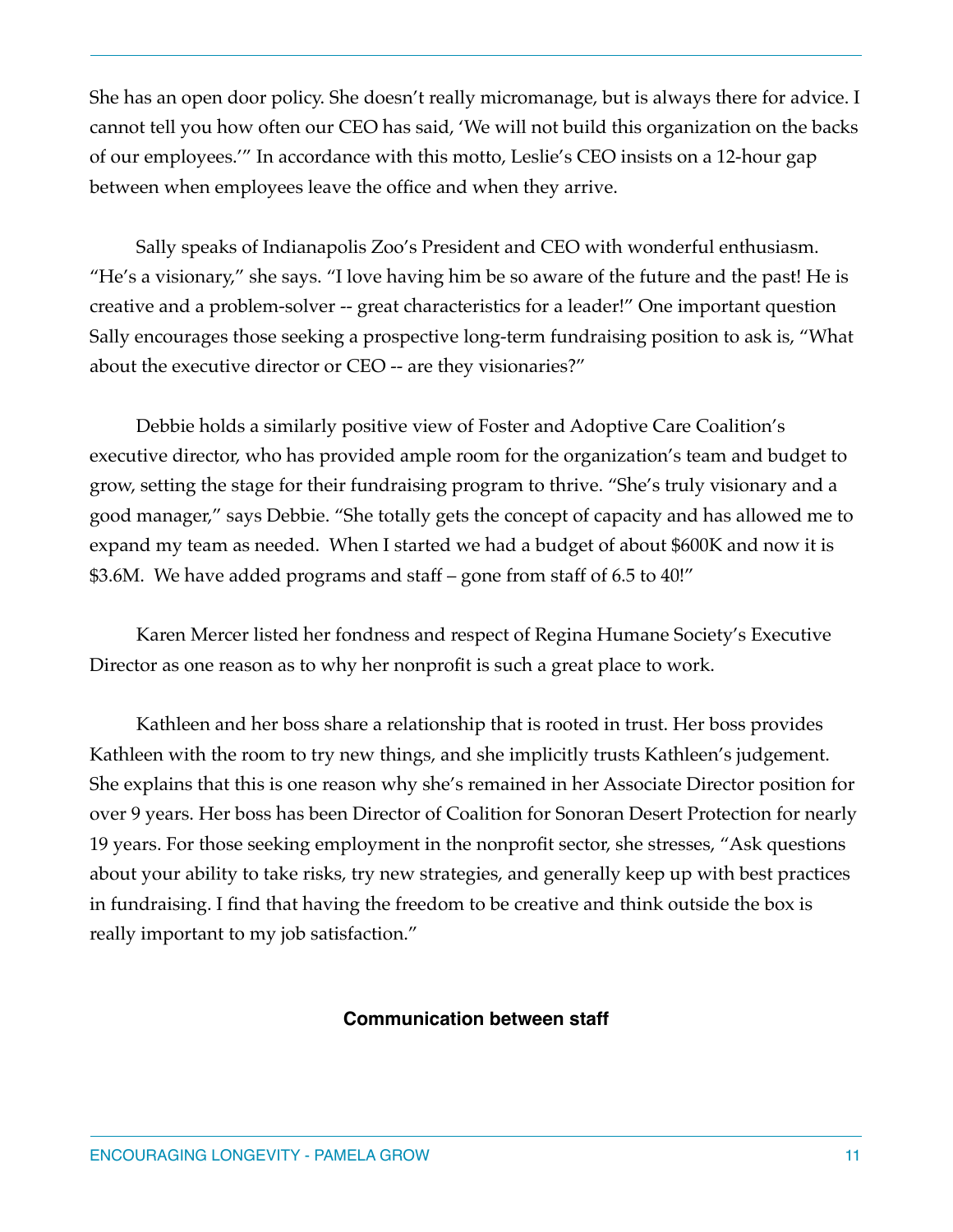Cahalane is aware that maintaining interconnectivity within nonprofit organizations is conducive to the type of positive environment that nourishes development directors. For Cahalane, this means welcoming the development director into "the most inner circle" so that she can openly share her ideas and be an important voice in those conversations. Such a network is reliant on communication between individual members of the organization, and if something so fundamental is missing, donors will notice. Imagine what donor communications would look like if each organizational department existed within its own isolated bubble.

A few respondents mentioned that a line of communication exists between themselves and their colleagues, and they each feel positively about it.

For Kathleen, there exists a healthy balance between open communication and independence. She explains, "We work hard to make sure we are all in the loop on each other's work, while also allowing everyone autonomy and space to work independently."

Sally feels comfortable regularly communicating her ideas to her organization. She says, "I like when I think of a new idea for either an event or a way to reach out to donors, our team takes a good look and gives feedback if they think it will work."

Trina points to positive communication as one thing she enjoys about her job. "Our board is engaged and supportive, my coworkers are close and work through conflict productively," she says.

In Debbie's position, she's found that the structure and setup of her workplace discourages strong hierarchies and lends itself to an openness that has become essential to her workplace environment and relationships. She explains, "At first, it was just staff and then ED. Because of incredible growth and expanded staff, we do have program supervisors but it is a very team-oriented atmosphere. Our work environment reflects that – all wide open – the E's desk too – no offices and no doors. We have a culture of "rapid response teams" which means that at any moment, we can just spin around and chat with the other team members near us to solve a problem or issue."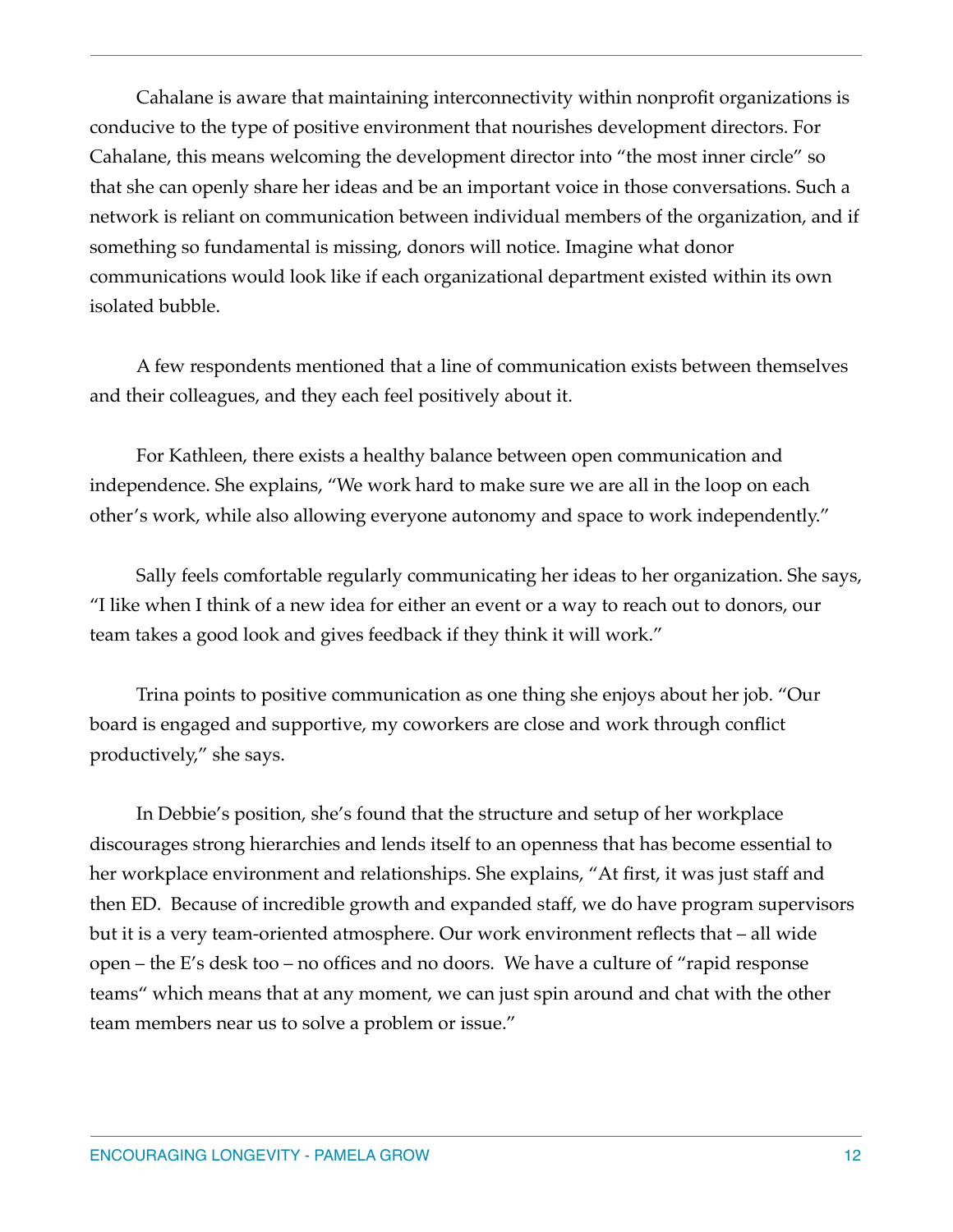For Debbie, such tight-knit co-worker relationships undoubtedly contribute to a nourishing environment where a development director would feel comfortable and welcome, while encouraging open dialogue, collaboration, and feedback.

#### **The freedom to take risks and try new things**

As human beings, we cherish our freedom, though the extent to which we enjoy it and the ways in which we navigate it are highly individualistic. When it comes to our professional lives, though, freedom can sometimes feel like an elusive concept. In addition to the freedom that flexibility provides, some respondents named "freedom to try new things," or a variation of that idea, as a characteristic of their position and workplace environment that they enjoyed, echoing a recent sentiment from Cahalane.

One reason for why organizations struggle to retain capable development directors is predicated on the idea of a lack of trust, which in turn limits not only freedom, but growth, according to Cahalane. Her reasoning is this: if nonprofits place their trust in their development directors and provide them with room to test new ideas, a fundraising program will then have the potential to flourish. She posits that because the area of fundraising is inherently innovative and in flux, nonprofits require a development director who not only stays on top of what's happening in the sector, but then goes forth to find out what works (and what doesn't) through testing.

Kathleen, in highlighting the positive relationship between herself and her boss, outlined a vision that's not only ideal, but aspirational. "I've been given a lot of freedom to take risks, mostly in our fundraising and communications," she says. "I always run any new endeavors by my boss but she usually trusts that I think it's a worthwhile risk, and she also knows that some will succeed and some will fail. I'm grateful for her trust in me."

Karen, too, recognizes the importance of being able to take risks, as well as the significance of staying current. One piece of advice she offers prospective long-term fundraisers is this: "Ask questions about your ability to take risks, try new strategies, and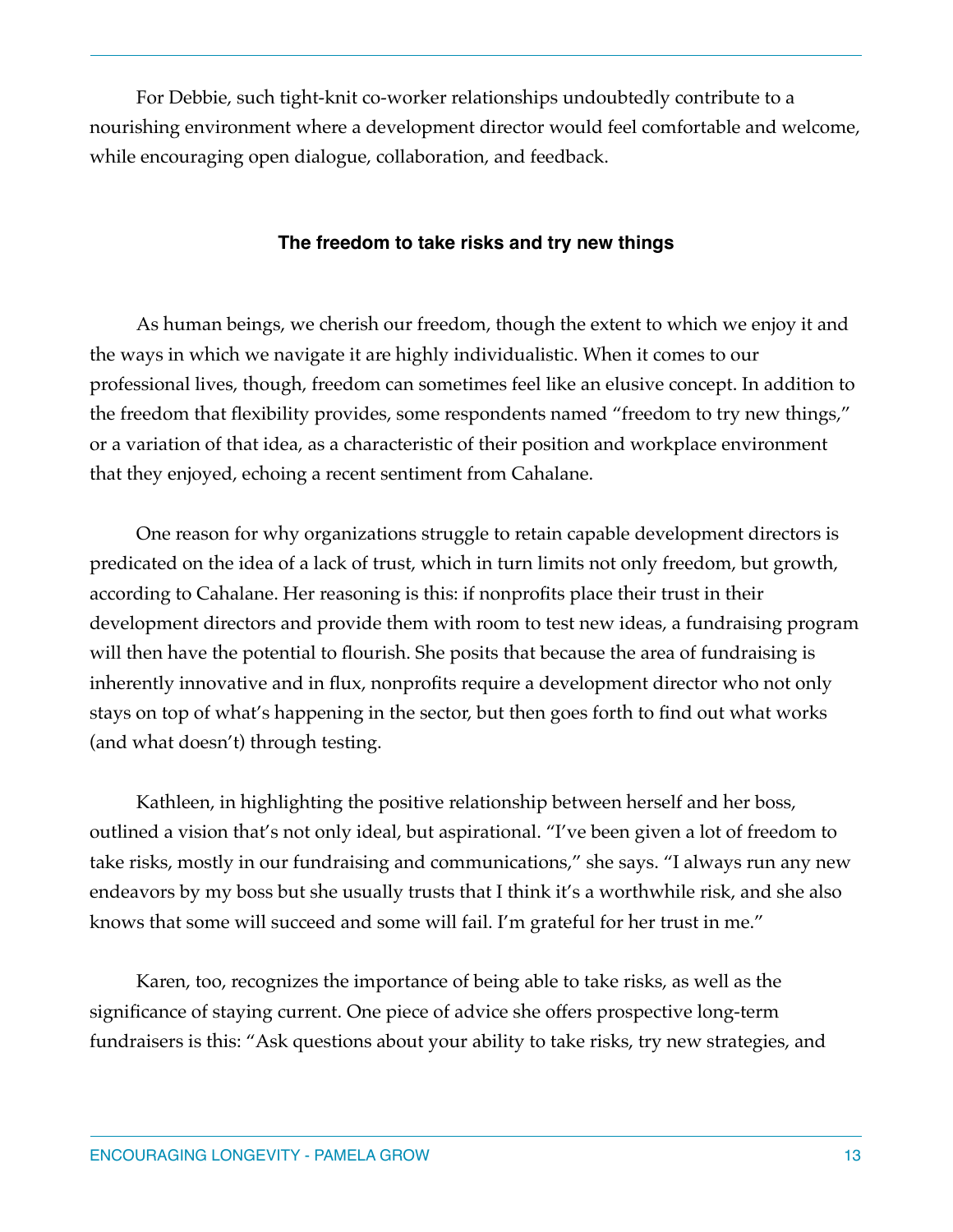generally keep up with the best practices in fundraising. I find that having the freedom to be creative and think outside the box is really important to my job satisfaction."

Some respondents described their bosses and supervisors using vocabulary that bears a strong correlation to a mindset that includes trying new things, taking risks, and embracing the change and innovation fundraising brings.

# **Passion, love for the mission, and awareness of impact**

Passion or professionalism? If it comes down to it, should you hire the CFRE, or the candidate with a passion for your mission?

Not surprisingly, our respondents unanimously declared their passion for their organization and its mission throughout the duration of the survey.

The passion perceived throughout Kurtlan's responses was undeniable. He says of BAGLY, "It's an organization that allows me to support the many identities of a community I care deeply about, LGBTQ youth. What drives me is the mission of my organization, the people we support, and my dedicated co-workers and community."

Karen's organization's vital work resonates deeply with her. "The cause is what matters to me most personally," she explains. "The animals drive me. We [at Regina Humane Society] see a lot of sad things but you develop the coping skills and you realize the work you're doing is what will prevent those sad things from happening again."

To prospective nonprofit professionals, Karen advises, "Work for a cause that personally motivates you the most. The cause that you care about the most. When you do, your personal belief in the cause will keep you going when things are tough."

For Kathleen, the work that she does through Coalition for Sonoran Desert Protection is inherently connected to her geographical location. "Our work is rooted in the place we live and we all feel a passion for protecting the Sonoran Desert. Being able to make a difference in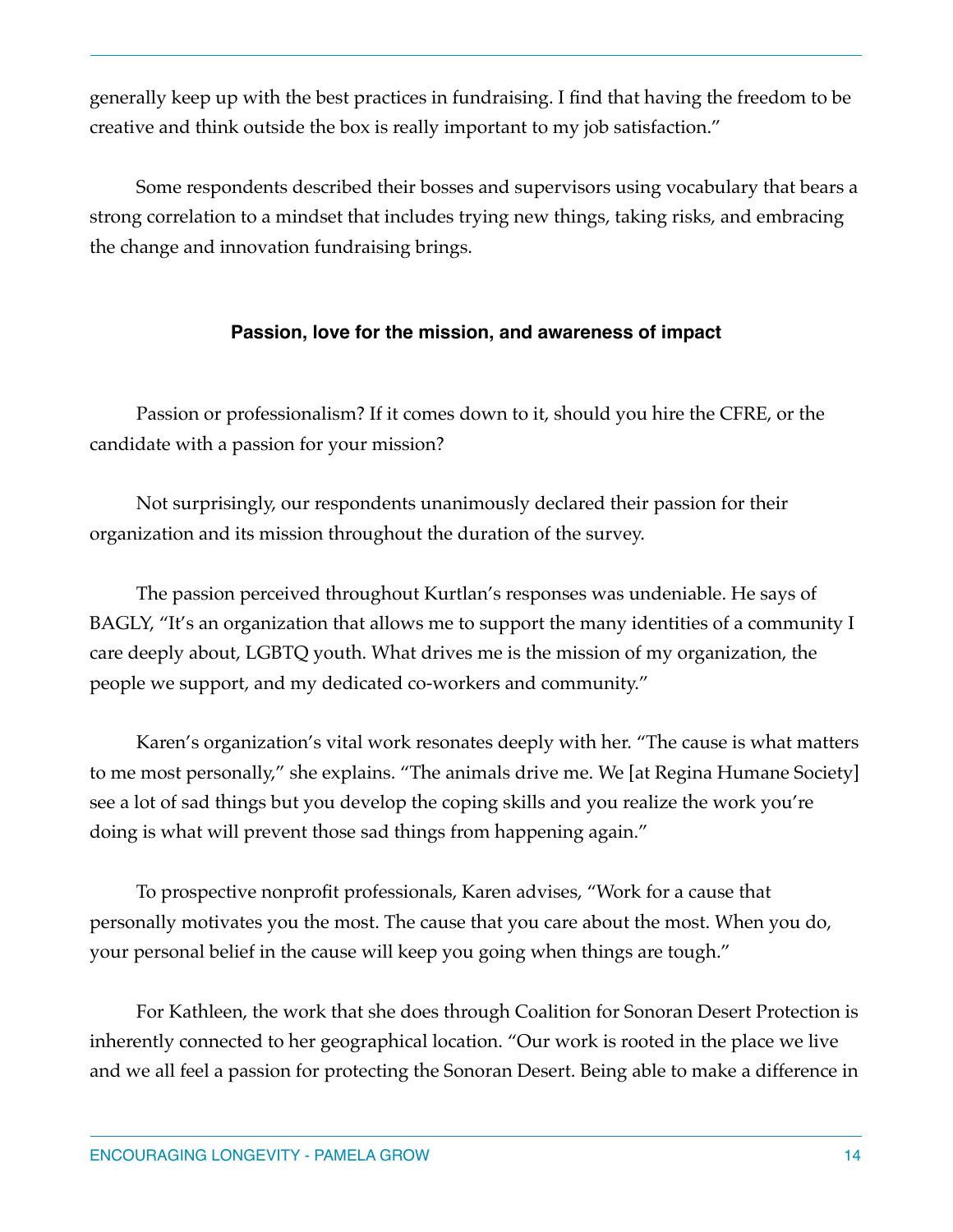a tangible way in our local community has been very gratifying and has helped maintain my passion for our work."

Sally notices a collective passion at The Indianapolis Zoo, and she shares in that joy, and in the joy of fundraising. She explains, "The Indianapolis Zoo is a great place to work. 99% of the staff are passionate about the mission of the Zoo -- this makes it easy to work with them raising funds. The mission of the Zoo is also one that keeps me from burnout. I am passionate about the mission—it is hard to raise money if you don't believe in the mission."

Sally's words of wisdom to those wanting to work in the nonprofit field? "Make sure you look for an organization whose mission is one that you are passionate about -- otherwise it won't work! Look at the staff of the organization -- how long have they been there? What is the staff turnover?"

Debbie lists her passion for Foster & Adoptive Care Coalition's mission as her number one drive, and her primary piece of advice to prospective nonprofit development professionals is this: "You MUST be passionate about the mission. My first Director of Development position was with a civic group -- did great work! **But it became clear to me very soon that I needed a "heart" mission not a "head" mission.** I knew I could learn a lot from that ED so I stuck it out for 3 ½ years – then found my passion."

Leslie's passion fuels her work, and her heart and soul are deeply engaged in Hope Cottage's mission. "I love what I do," she says. "I have a tendency to plan too much and probably pay way more attention to the little things than most development directors, but I just can't not do it. I was taught to give my very best - to go the second mile. The thrill of the hunt really drives me -- achieving and exceeding set goals, bringing in a donor who hasn't given in 25 years (my personal best)."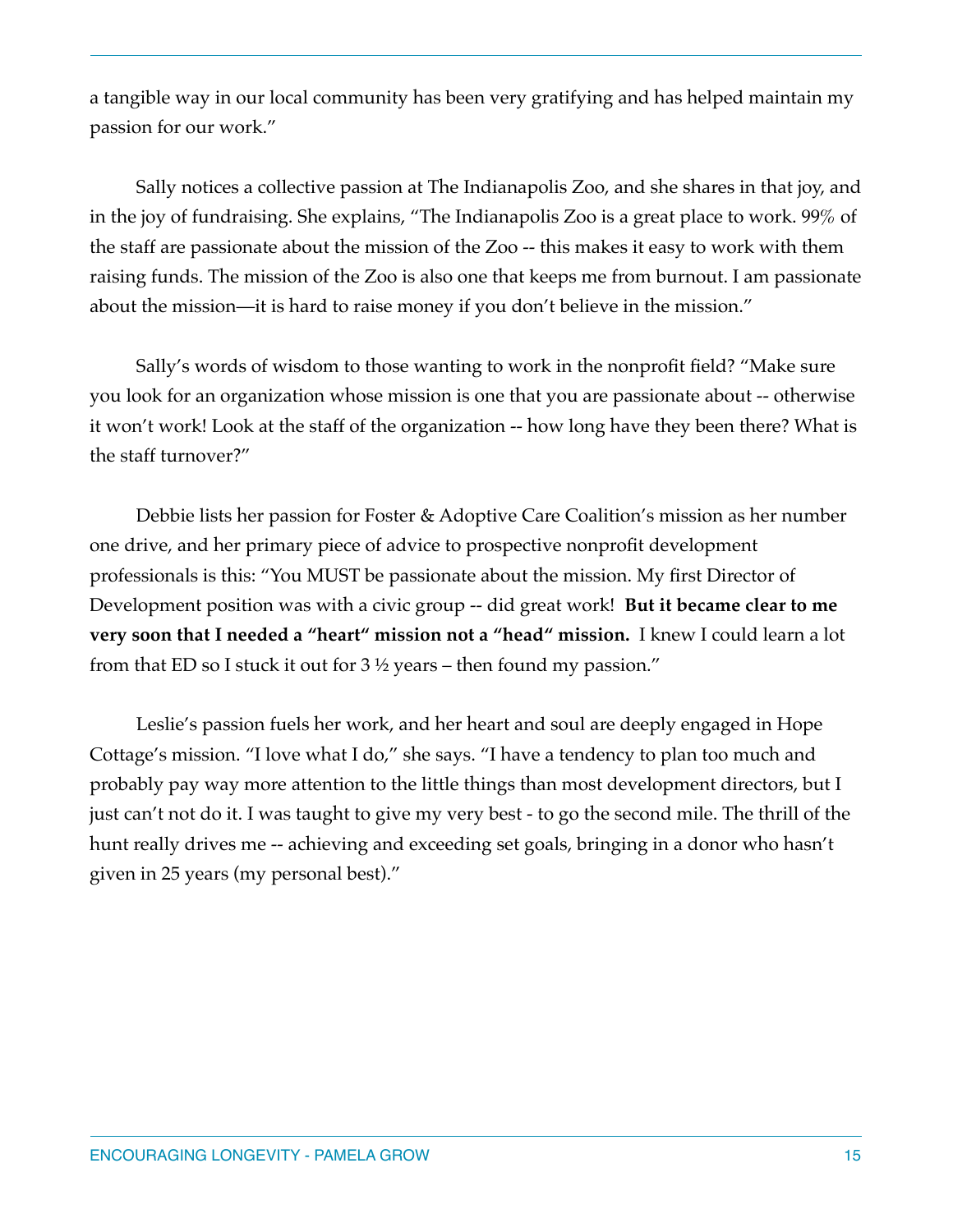#### **Impact on donor relationships**

Penelope Burke places donor relationships at the very core of successful fundraising and best fundraising practices. A key component of relationship building is trust.

Many of the survey respondents opted to shed some light on how they've connected with their organization's donor base over the duration of their tenure, consistently revealing that their respective tenure lengths have played a crucial a role in securing strong connections. Time, trust, and familiarity, along with the desire to really get to know donors on an individual and personal level, has provided the opportunity for vibrant, long-term relationships to blossom. An understanding of how critical these relationships are was virtually unanimous and unwavering among the respondents.

For Kathleen, the collective tenure between her and her boss is nearly 30 years. "When we send out a fundraising letter, we know probably 80% of our donors in some personal capacity. Many have been donors for a long time, many have volunteered in some capacity over the years, and many are people we know in other ways in our community. Between the two of us, we have relationships with a large portion of our donor base." For Coalition for Sonoran Desert Protection, donor relationships generate positive fundraising outcomes, *yielding a retention rate of 70% - 80%*.

Kathleen believes that a workplace where donor relationships are strongly emphasized can create a potentially promising opportunity for those seeking nonprofit employment. She suggests seeking a position in a nonprofit where you can "try to establish and cultivate personal relationships with your donors. Some will want a personal relationship and it can be very wonderful to get to know them, learn about your histories, and find interesting ways for them to be involved in your organization."

Debbie is aware of the importance of donor relationships and has a history with Foster & Adoptive Care Coalition's supporters, which she says "helps tremendously." She, along with her whole team, have been making it a point to document all donor contact. This will enable Debbie to transfer her relationships to her colleagues, which she would like to do before she retires within the next couple of years. This sharing of established relationships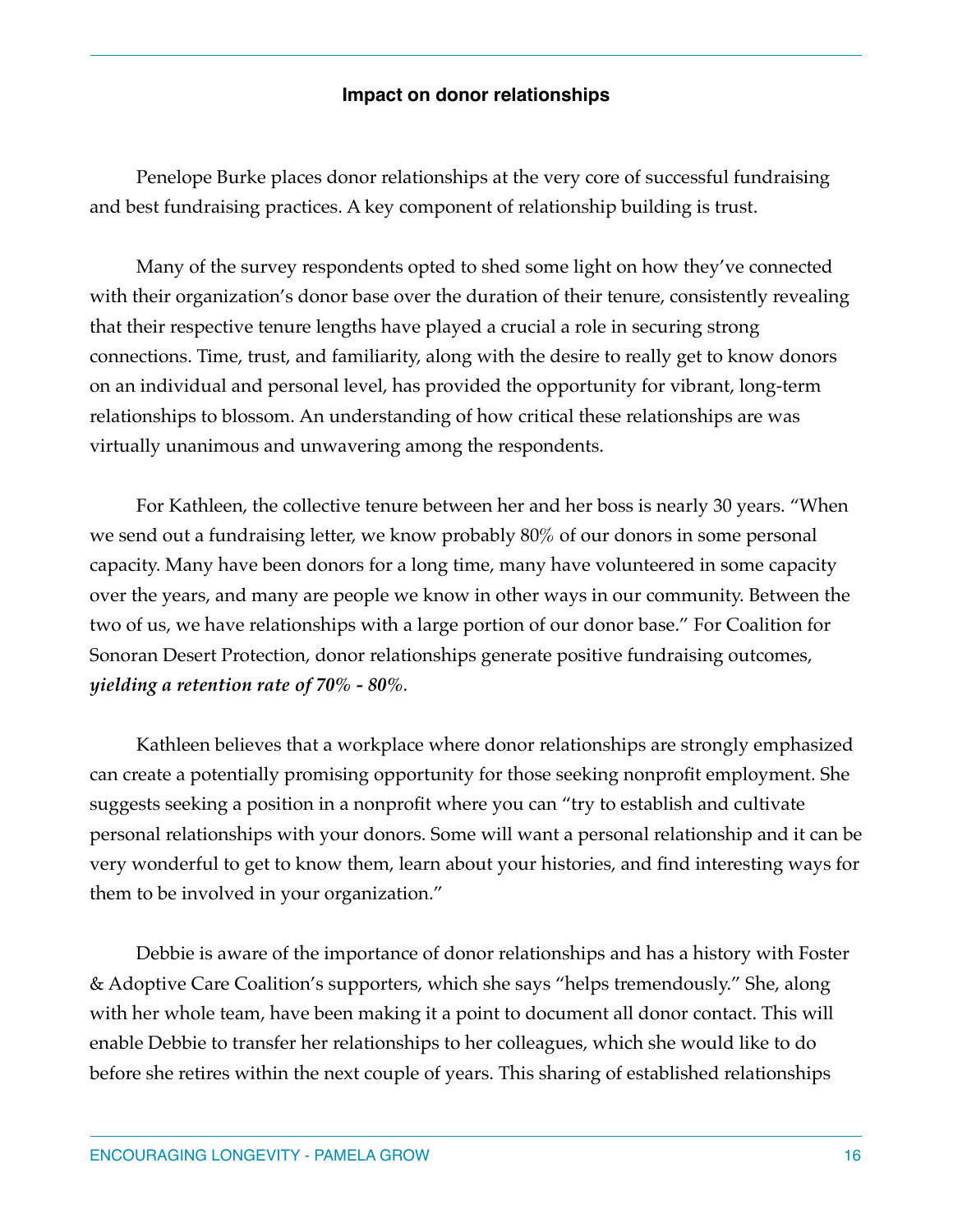will in itself be undoubtedly invaluable, and it also reinforces the truth that great donor relationships really are built to last.

The documentation of donor relationships, the ins and outs and myriad interactions that can arise from them, is critical. When Kurtlan began his tenure at BAGLY, the organization's donor database consisted of an Excel spreadsheet, but luckily, there has since been a transition away from that. According to Kurtlan, "Encouraging an organization-wide commitment to transparency and donor relations has seen a measurable (and sometimes exponential) increase in the size of donations, longevity of donors, and the general friendliness of the organization," has improved BAGLY's relationship to their donor base.

Sally shares a good rapport with Indianapolis Zoo's donors, and her tenure has inspired a trust that has sustained those relationships and enabled them to grow. She explains, "Because I have been here so long, donors know me and don't hesitate to call or email with questions or when they want to renew or give a gift of membership or an Amigo. I believe that tenure promotes trust. Donors trust what I share with them and trust that the Zoo will carry through on its promises."

Regina Humane Society's donors trust Karen, too. Karen observes that her tenure has made her organization's donor relationships much stronger, explaining, "I've been writing and talking to many donors for years. They trust me and the organization."

After 3.5 years in her position of Managing Director, Trina feels very confident in communicating with Health in Harmony's supporters, and she is in a positive place where she can identify each of them as unique individuals, which is an essential for nurturing donor relationships. "I know our donors well enough that it is more second nature to think of what they like and what would make them feel special," she says.

Leslie's interactions with Hope Cottage's donors are motivated by treating their donor base as people, too, rather than as an indivisible group. The idea that when you speak to your base as a group and "Dear Friend" them, they'll notice, has eluded many organizations. But Leslie focuses on getting to know each donor on an individual basis and approaches the situation with empathy, understanding that familiarity breeds not only comfort, but trust, and she knows that Hope Cottage's donors "are used to hearing from" her. She adds, "We all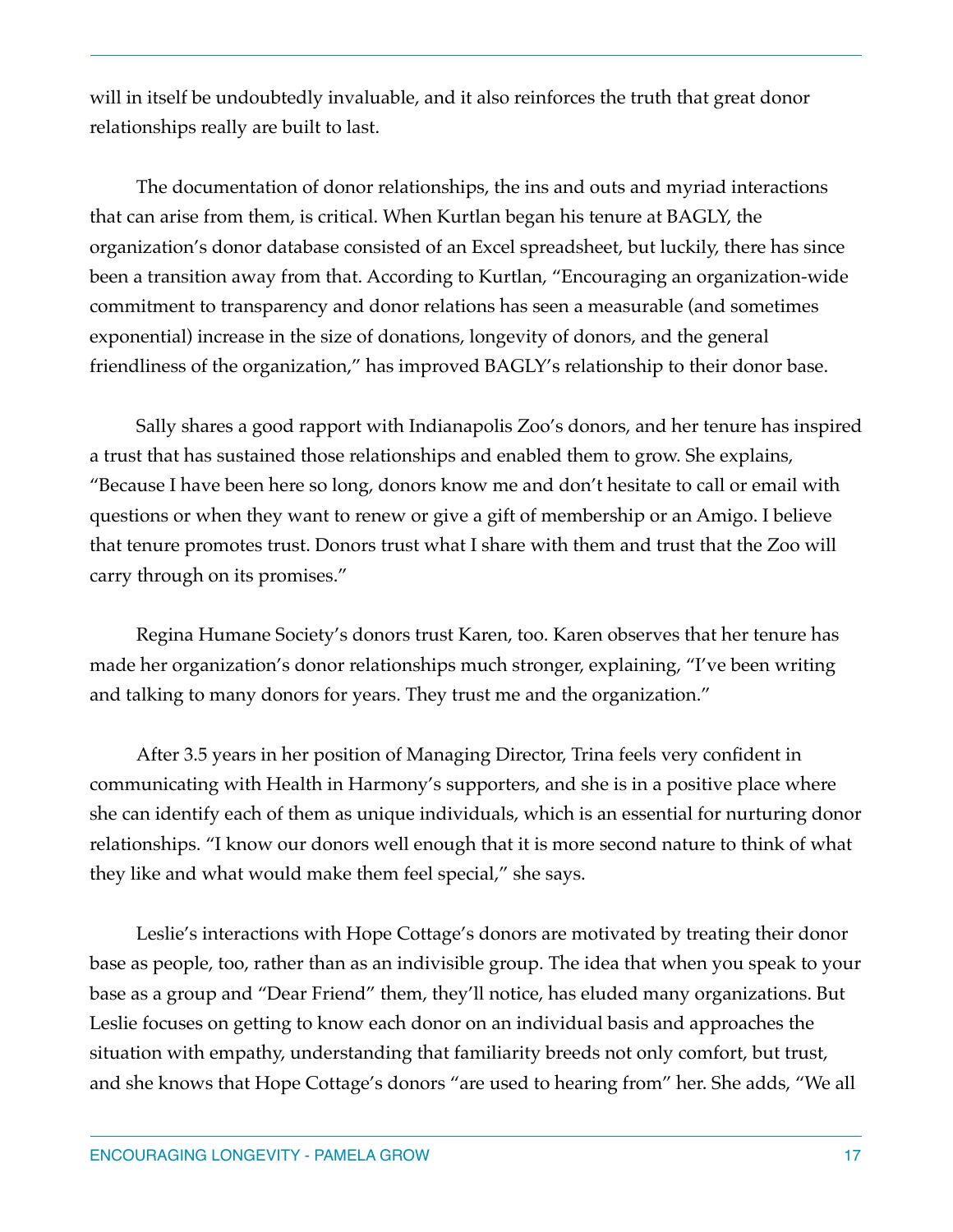know what it's like when you get to know your teller at the bank and then they are gone. After awhile, you stop trying to get to know anyone."

# **What else?**

While Penelope Burk in her research found that The top reason fundraisers leave their jobs is to earn more, additional research revealed that feeling appreciated and acknowledged goes beyond salary. The following comments were gleaned from a post on this topic in a Facebook page.

# **Are there ways your organization can get creative in terms of perks?**

## Caroline wrote:

"We have Keurigs in multiple spaces with unlimited free pods of coffee or tea. If you don't like your desk chair, you can get a new one -- no questions asked. Everyone deserves a comfortable chair.

We close at 2:00 p.m. on Fridays throughout the year. We are a Jewish organization, and we close early because the Sabbath starts at sundown on Fridays (which can be 4:00 p.m. in December)... but we close at 2:00 p.m. year-round because it's a nice perk for staff in the summer months, too (when sundown is 8:00 p.m. or later)."

## Erin notes

"I was able to buy MS Office for my personal laptop (literally personal -- I don't use it for work) for \$10 thanks to the licencing that our org has. I'm glad they made me aware of that. We also have this nebulous partnership with the local science center. It is a rather confusing thing, but a perk is museum membership."

## Lori shared:

"We get 2 paid days a year to volunteer, which is really awesome! They reimburse us for a portion of our cell phone bill because we are required to have work email on our phones. The executive director sends us a card in the mail on our birthday and on our work anniversary with a hand written note--not just a generic note, but personalized according to an accomplishment we've made that year. They are just NICE!"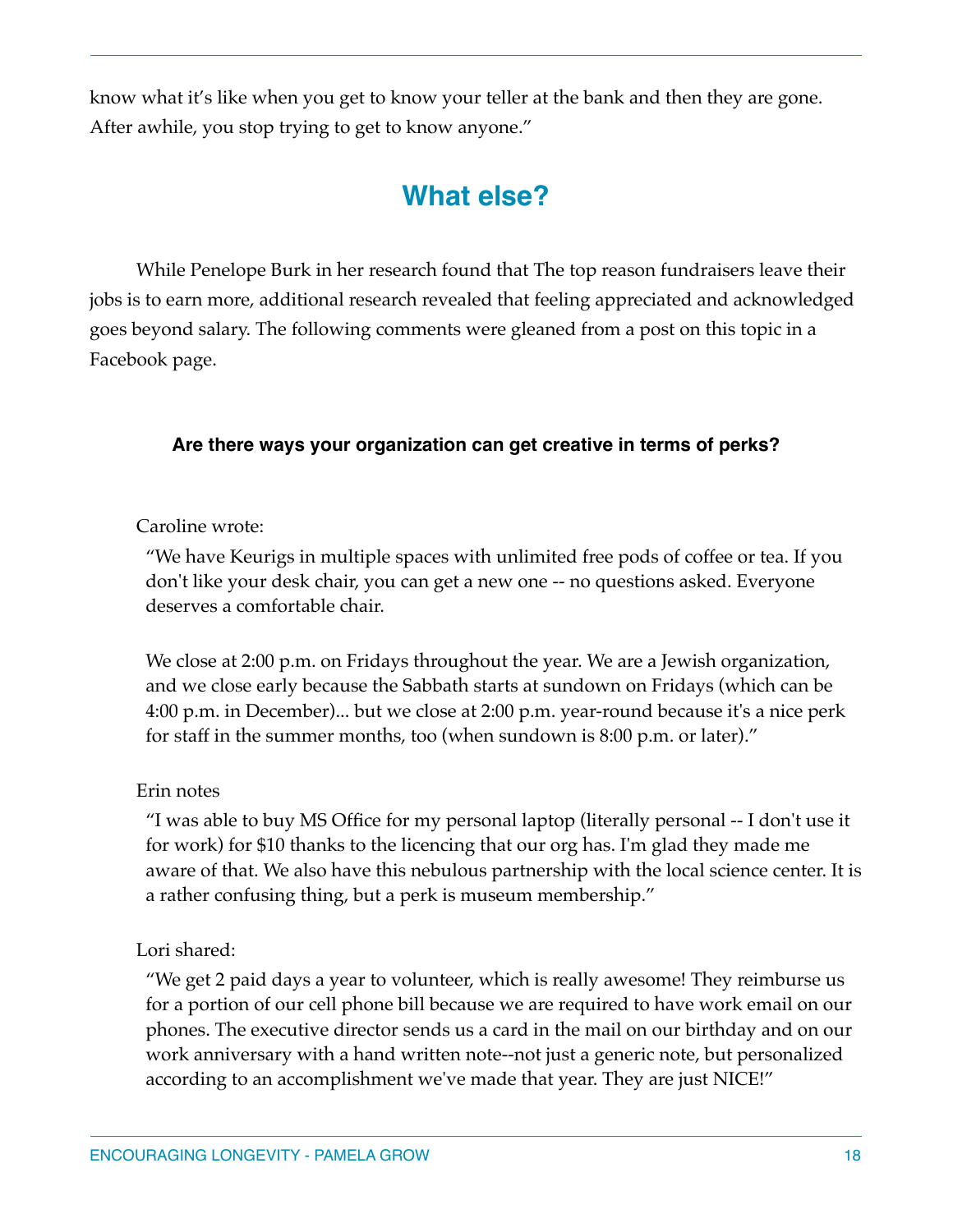Kendra writes:

"I get \$70/month for my cell phone in addition to free parking. Our office is near some event spaces so free parking comes in handy for special events too."

## Allison notes:

"I don't have to pay any monthly premium on my medical/dental! And we get paid time off between Christmas and New Year. And when they said 'flexible work from home policy', they actually meant it."

## Kate says:

"We're an Arts org and we can take classes (ourselves or family) for 80% off. It's really awesome. Helps with childcare, too, when I can sign my kids up for summer camp on the cheap!"

## Melissa's organization offers:

"Very flexible PTO, available in small increments [like 2 hrs]. Nap space (couch in a little used room). Arrangements to audit courses at a university in any field - see PTO policy above, which facilitated attendance. Occasional free tix to events."

## Joel notes that his organization has

"24 days paid vacation each year. Two week holiday closure. Thirteen paid holidays. Ultra-generous retirement plan [automatic 13% salary match that occurs whether the employee chooses to contribute anything or not, with full vesting after 3 years]"

## Christine says a great perk is:

"Beyond no premiums for our healthcare and dental, we have \$1,000 a year to be used on alternative medicine, including MASSAGE."

#### Rebecca writes:

"Being able to bring your dog to work (so long as it's not too rambunctious). If you live some distance away, having that option saves a lot of time, hassle, and worry. This might not work for larger organizations, but it's a real boon at smaller ones."

Sarah works for an organization that offers: